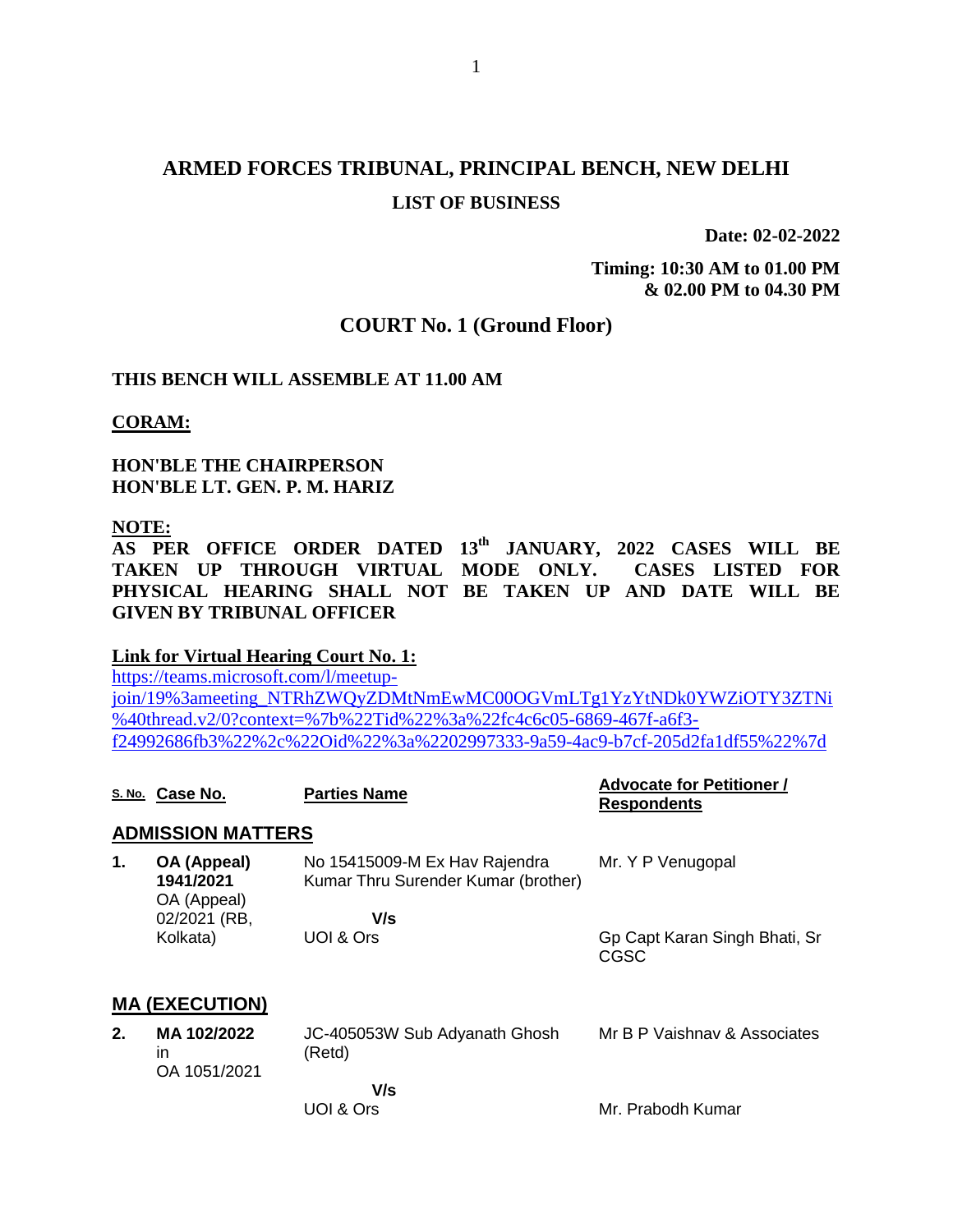**MA (OTHERS)**

| MA 2861/2021 | IC-70129 L Lt Col Anoop Vasudevan | Mr J P Sharma & Associates |
|--------------|-----------------------------------|----------------------------|
| OA 1190/2021 | V/s                               |                            |
|              | UOI & Ors                         | Mr. Avdhesh Kumar Singh    |

- **4. MA 97/2022** & MA 98/2022 in OA 1893/2020 Arjun Kumar Patel  **V/s** UOI & Ors Mr Phool Kumar Mr Rajesh Kumar Dass
- **5. MA 119/2022** in MA 2124/2021 in OA 1060/2020 JWO Arun Kumar Singh (Retd)  **V/s** UOI & Ors Mr Manoj Kumar Gupta Mr Sheikh Imran Alam
- **6. MA 122/2022** in OA 1137/2021 Sgt Prasenjit Roy (744826-T)  **V/s**

UOI & Ors

**7. MA 123/2022** in OA 821/2021 (IC-28588 H) Lt Col Pankaj Kumar Chaturvedi (Retd)

> **V/s** UOI &Ors

**8. MA 124/2022** in OA 645/2020

 **V/s** UOI & Ors

**9. MA 125/2022** in OA 780/2016 Lt Cdr Vaibhav Sinha  **V/s** UOI & Ors

IC-49054L Brig GS Cheema

**10. MA 126/2022** in OA 437/2016

Lt Cdr Varun Duggal  **V/s** UOI & Ors

Mr. Indra Sen Singh

Ms Manika Roy

Mr. Satya Ranjan Swain

Mr Bihari Lal Verma

Mr. Neeraj Sr, CGSC

Mr Anil Gautam

Mr Abhimanue Shrestha

Gp Capt Karan Singh Bhati, Sr CGSC

Mr Abhimanue Shrestha

Mr SD Windlesh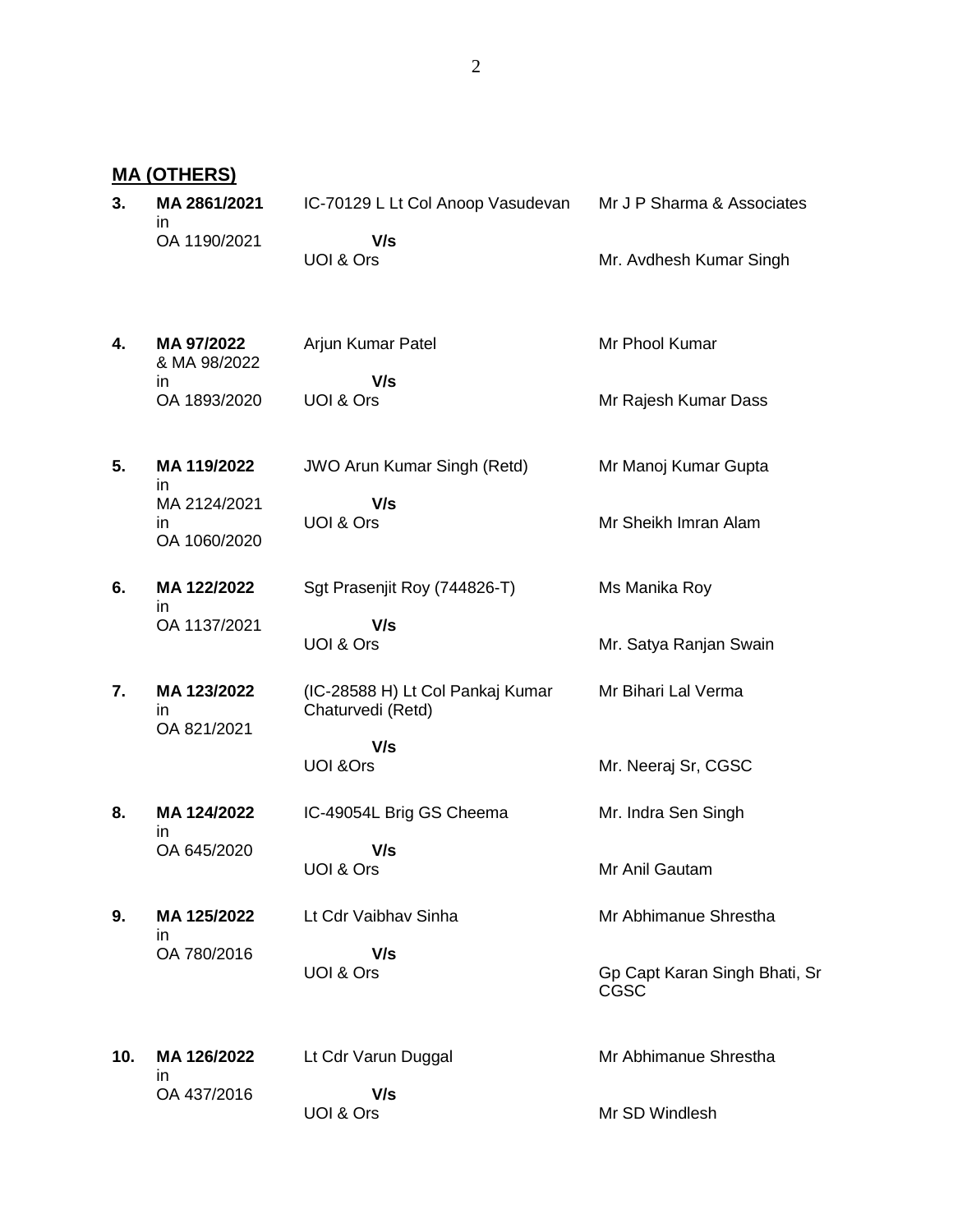**Pleadings Not Complete**

| 11.         | OA 2855/2021              | Lt Purushark Suyal (08865-Y)                                           | Mr Rajiv Manglik                             |
|-------------|---------------------------|------------------------------------------------------------------------|----------------------------------------------|
|             |                           | V/s<br>UOI & Ors.                                                      | Mr. Anil Gautam                              |
| 12.         | OA 2870/2021              | DS-12260X Lt Col Harsh Vardhan<br>Singh<br>V/s                         | Mr Rajiv Manglik                             |
|             |                           | UOI & Ors.                                                             | Mr Anil Gautam                               |
| 13.         | OA 9/2022                 | Ex Sgt Amit Kumar Tripathi (791712 T)<br>V/s                           | Mr Ved Prakash & Mr Devendra<br>Kumar        |
|             |                           | UOI & Ors.                                                             | Mr Prabodh Kumar                             |
| 14.         | OA 23/2022<br>with        | Maj Vijay Kumar (DS 12450K)                                            | Mr Indra Sen Singh & Rahul<br>Vyas           |
|             | MA 120/2022               | V/s<br>UOI & Ors.                                                      | Gp Capt Karan Singh Bhati, Sr<br><b>CGSC</b> |
|             | <b>Pleadings Complete</b> |                                                                        |                                              |
| 15.         | OA 846/2021<br>with       | Capt Himanshu (IC 80513 A)                                             | Mr SS Pandey & Associates                    |
|             | MA 2836/2021              | V/s<br>UOI & Ors.                                                      | Mr. Anil Gautam                              |
|             | <b>FOR FINAL HEARING</b>  |                                                                        |                                              |
| 16.         | OA 2402/2019              | No. 15668591-P Hav Mote Bhujung<br>Uttam                               | Mr. Abhishek Singh & Balbir<br>Singh         |
|             |                           | V/s<br>UOI & Ors.                                                      | Mr. Niranjan Das                             |
| <b>WITH</b> |                           |                                                                        |                                              |
| 17.         | OA 2403/2019              | Sigman Shanasshi Salia (No 15704012 Mr Abhishek Singh and Balbir<br>L) | Singh                                        |
|             |                           | V/s<br>UOI & Ors.                                                      | Mr. D K Sabat                                |
| 18.         | OA 286/2021<br>with       | (IC-54334 H) Col Anil Kumar                                            | Mr Ankur Chhibber                            |
|             | MA 673/2021               | V/s<br>UOI & Ors.                                                      | Gp Capt Karan Singh Bhati, Sr<br>CGSC        |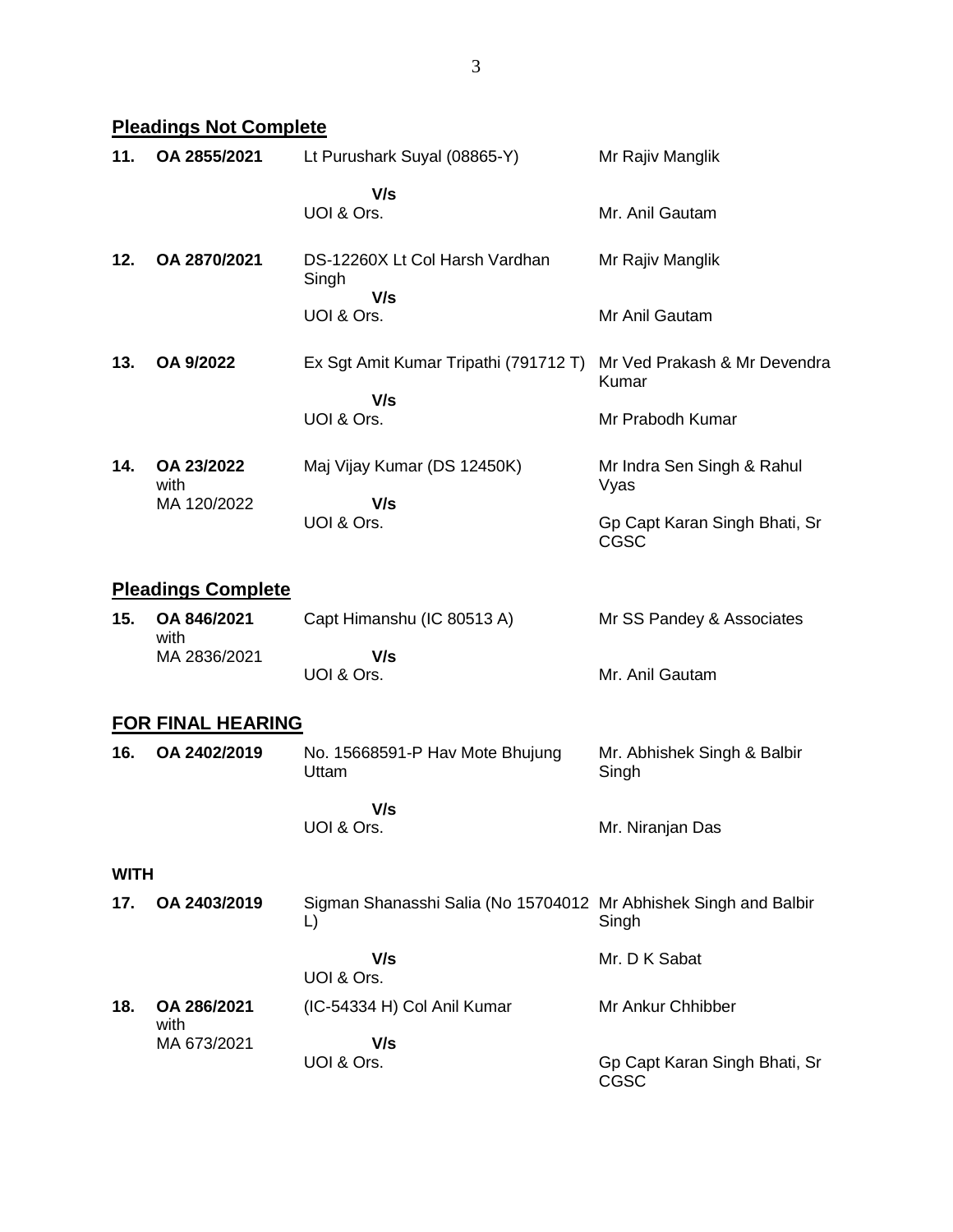| 19.         | OA 868/2020<br>with              | IC 56000M Lt Col Karan Dusad                                  | Mr SS Pandey & Associates                    |
|-------------|----------------------------------|---------------------------------------------------------------|----------------------------------------------|
|             | MA 1916/2021                     | V/s<br>UOI & Ors.                                             | Mr. Y P Singh                                |
|             | <b>BOARD OF DB IS DISCHARGED</b> | HON'BLE THE CHAIRPERSON WILL SIT SINGLY IMMEDIATELY AFTER THE |                                              |
|             | <b>For Orders</b>                |                                                               |                                              |
| 1.          | AT 7/2022<br>in.                 | IC-23577M Lt Col Amar Singh (Retd)                            | Mr Rajesh Nandal                             |
|             | (OA 103/2019 RB,<br>Mumbai)      | V/s<br>UOI & Ors                                              | None                                         |
| 2.          | AT 8/2022<br>in.                 | Sub (Hony Capt) Rakesh Kumar Rana<br>(Retd) (JC 276407 N)     | Mr B P Vaishnav & Associates                 |
|             | (OA 1624/2021<br>RB, Chandigarh) | V/s<br>UOI & Ors                                              | None                                         |
| 3.          | AT 9/2022<br>in.                 | Hav Bhor Rajendra Baba (Retd)<br>(158476)                     | Mr Manoj Kumar Gupta                         |
|             | (TA 5/2021 RB,<br>Mumbai)        | V/s<br>UOI & Ors                                              | None                                         |
|             |                                  | <b>PHYSICAL HEARING MATTERS AT 02:00 PM</b>                   |                                              |
|             | <b>MATTERS FROM REGULAR LIST</b> |                                                               |                                              |
| 20.         | TA 8/2016<br>with                | Brig J S Dharmadheeran                                        | Mr. Rajiv Manglik                            |
|             | OA 116/2016 RB,<br>Lucknow)      | V/s<br>UOI & Ors.                                             | Mr Harish V Shankar for R 1-3                |
| 21.         | OA 1316/2016                     | L/Nk Bhola Singh                                              | Mr. V S Kadian                               |
|             |                                  | V/s<br>UOI & Ors.                                             | Mr Ashok Chaitanya                           |
| 22.         | OA 243/2017<br>with              | Nb Sub Ramesh Chandra (Retd.)                                 | Mr. Anand Shankar Jha & Ors                  |
|             | MA 881/2021                      | V/s<br>UOI & Ors.                                             | Ms Jyotsana Kaushik                          |
| <b>WITH</b> |                                  |                                                               |                                              |
| 23.         | OA 245/2017                      | Nb Sub Lakhan Singh (Retd.)                                   | Mr. Anand Shankar Jha & Ors                  |
|             | with MA 994/2021                 | V/s<br>UOI & Ors.                                             | Mr Prabodh Kumar for R 1-5 &<br>None for R-6 |

**WITH**